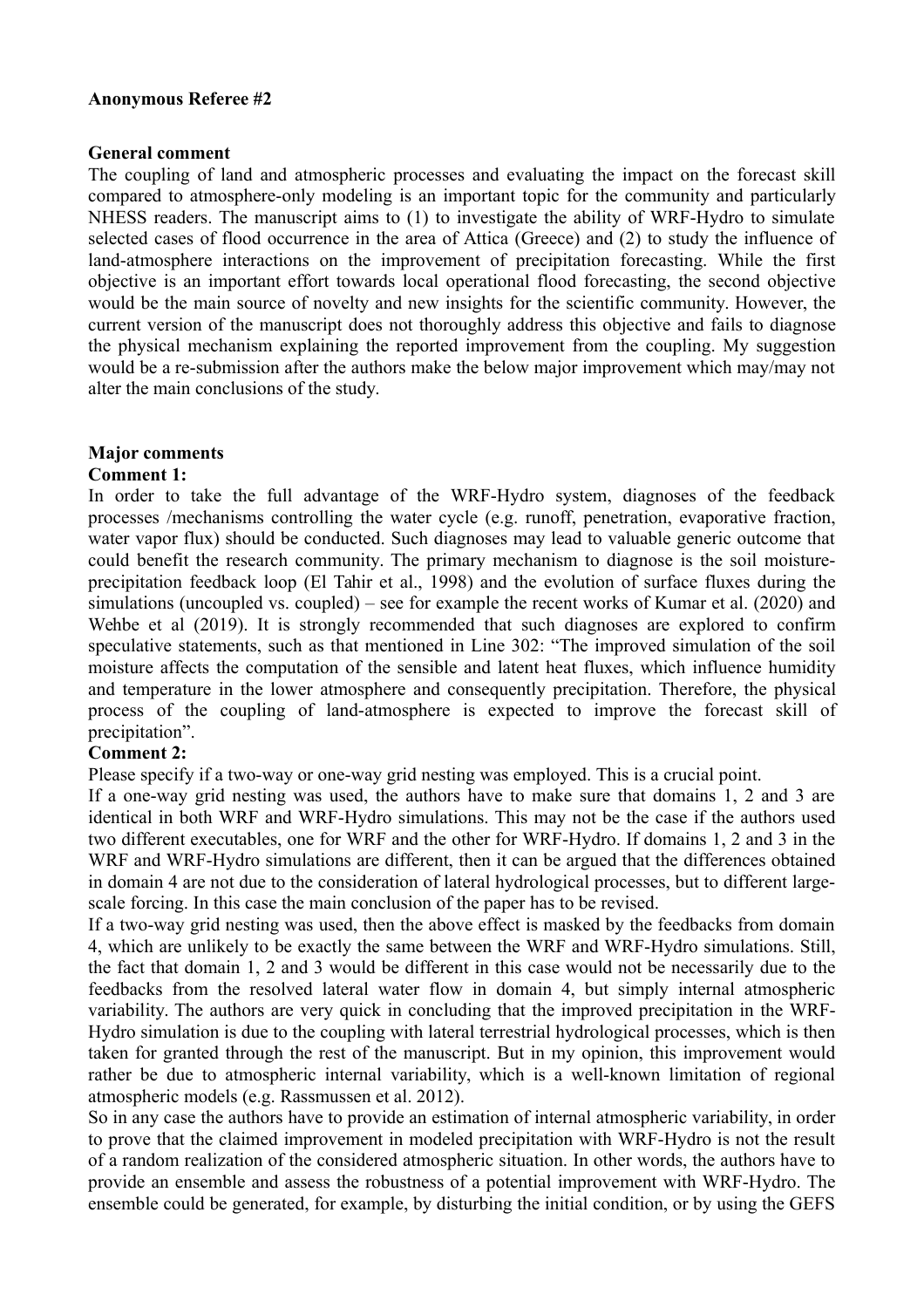ensemble forecast runs. This ensemble could simply be generated, for example, by adding random perturbation in the soil moisture initial condition, or whatever prognostic variable.

# **Concerning the reviewer's suggestions in main comments 1 and 2:**

Indeed, taking full advantage of a two-way coupled hydrometeorological model requires assessing its ability to improve the physical realism concerning land-atmosphere and hydrological interactions, and their impact on precipitation. Such an assessment is more relevant to long-term simulations, when the land surface variables reach a steady state and affect more evidently the precipitation formation (e.g., Senatore et al., 2015). Also, the authors acknowledge that internal model variability (IVM) is an important issue concerning regional atmospheric models (e.g., Bassett et al., 2020). However, both the detailed analysis of the model's water and energy budget and the investigation of uncertainties arising from IVM are out of the scope of the preset study.

The current study aims principally on assessing the capability of the coupled WRF-Hydro model as an operational short-term flood forecasting system, as given the susceptibility of the study area (Attica) to flooding, which is sufficiently described in the introduction, the development of such an operational tool is considered of great importance. In this framework, the study also investigated the impact of applying a coupled hydrometeorological model on the precipitation forecast skill. The results showed that the coupled WRF-Hydro model has the potential to improve the precipitation forecast accuracy, which is essential for flood forecasting purposes. Following the reviewer's suggestion, a **preliminary analysis was added to the manuscript regarding key water budget components**, indicating that the precipitation simulation improvement provided by the WRF-Hydro system may be related to the feedback of the terrestrial hydrology parameterization on the modeled atmosphere. The authors acknowledge that this outcome is just an indication and that a more detailed analysis is required to confirm this. Recognizing the importance of such an in-depth analysis, the authors intend to perform it in the future as a follow-up study, considering limitations arising from IVM.

The manuscript was modified to clarify the above (lines 387-399, 436-447), as well as the nesting approach applied for the simulations (lines 158-162)

#### **Lines 387-399:**

"...Table 7 shows the basin average soil moisture (at the 1<sup>st</sup> level) and latent heat flux simulated by the WRF-Hydro and WRF-only models, at the time before the beginning of the examined storms events. As can be seen the soil moisture differences between the models range from 0.005 to 0.0269  $\text{m}^3$  m<sup>-3</sup> and latent differences span from 0.0376 to 16.8621 W/m<sup>2</sup>. These differences simulated by the two models provides an indication that the most accurate replication of the observed precipitation provided by the WRF-Hydro model compared to the WRF-only model is related to the physical process associated with the coupling of land-atmosphere and hydrological routing in the WRF-Hydro model. In particular, WRF-Hydro, affects the soil moisture content, due to the computation of the lateral redistribution and re-infiltration of the water (Gochis et al., 2013), which in turn influences the computation of the sensible and latent heat fluxes. These fluxes are associated with humidity and temperature in the lower atmosphere and consequently precipitation (Seneviratne et al., 2010). However, it should be noted that the effects of soil moisture on precipitation fields are more evident and valid in long-term simulations when the land surface variables reach a steady state (Fersch et al., 2020; Senatore et al., 2015)."

# **Lines 436-447:**

"A preliminary analysis of key water budget components indicated that the precipitation simulation improvement provided by the WRF-Hydro system may related to the feedback of the terrestrial hydrology parameterization on the modeled atmosphere. A follow up study could focus on the further investigation of impact of the more detailed representation of the interaction between the land surface and hydrology processes to the surface energy budget under the WRF-Hydro coupling scheme by applying long-term simulations and validated the results against ground-based or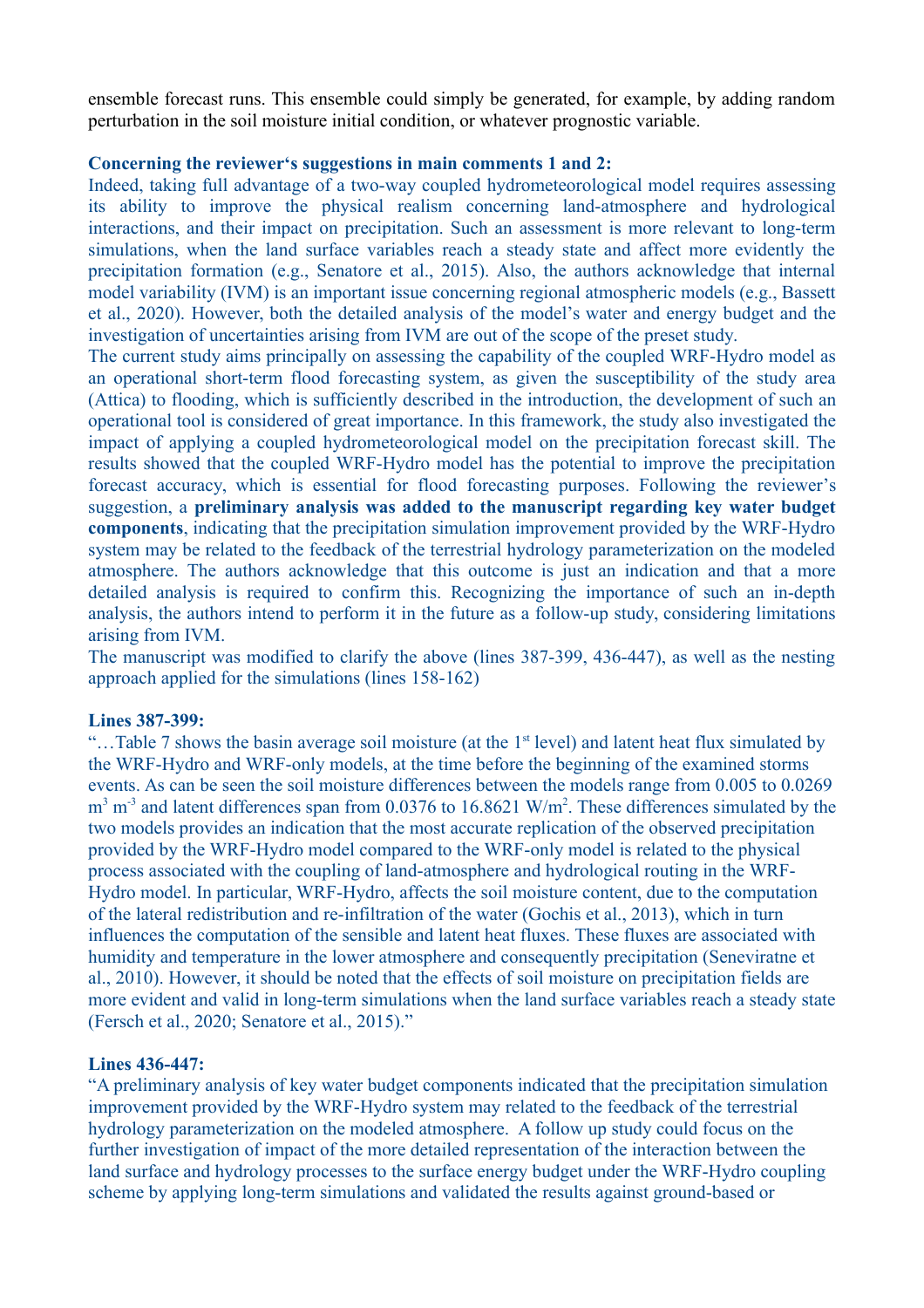satellite observation, considering limitations arising from internal model variability (Bassett et al., 2020) and domain size (Fersch et al, 2020; Arnault et al., 2018). Also, the incorporation of the SST update into the model will be consider as previous studies shown a positive feedback to simulations (Avolio et al., 2019; Senatore et al., 2015). Even though a more detailed analysis is required to explore the sensitivity of the simulated precipitation to the coupling between hydrological and landatmosphere processes, the current study demonstrates that the coupled WRF-Hydro model has the potential to enhance precipitation forecast skill for operational flood predictions."

# **Lines 158-162:**

"…The Advanced Research Weather Research and Forecasting model Version 3.9.1.1 was used in this study (Skamarock et al., 2008) for the land-atmosphere simulations which were carried out using four two-way nested grids (Fig. 1b):  $d01$ ,  $d02$ ,  $d03$   $d04$  with 18 km (325  $\times$  285 grid points), 6 km (685  $\times$  337 grid points), 2 km (538  $\times$  499 grid points) and 667 m (208  $\times$  184 grid points) grid increments, respectively."

# Comment 3:

Why was event #2 selected for the calibration among the other events? Please add more details on the structure/scale of these events – were they all microscale, mesoscale or synoptic situations? This has severe implications on the robustness of the conclusions which may be governed by the microphysics options rather than the WRF-Hydro coupling. The authors select the WSM6 microphysics scheme without providing any justification. Are their previous sensitivity studies done for Greece or the surrounding region to support this selection and its relevance to the simulated storm scale(s)?

# **Concerning the events:**

The selection of events #2 and #5 is primary related to the capability of the model to reproduce the observed rainfall in the study catchments, as an accurate representation of the atmospheric forcing is important for the simulation of the stream discharges and, consequently, for the calibration process.

The description of the synoptic conditions related to the examined events has been updated in lines 127-154.

# **Lines 127-154:**

"…Six flood events have been considered for the analysis. Table 1 includes the simulation periods of each event, which were selected after spin-up sensitivity experiments (section 2.2.1), and their observed total rainfall and maximum discharge as they have been recorded at the meteorological and hydrometric stations. All examined episodes were associated with synoptic atmospheric circulation, driven by low-pressure systems, which, in most cases, were combined with 500-hPa troughs and cut-off lows. In particular, surface low-pressure systems, found west of Greece, affected the country in combination with upper-level cut-off lows on 6 February 2012 (event #3) and 29 December 2012 (event #4). In the course of events 1 and #6, the atmospheric circulation was characterized by troughs in the middle troposphere over Greece, associated with surface cyclones located west of North Italy (event #6) and in the Ionian Sea (event #1). The systems induced considerable precipitation in Greece during the above episodes resulting to noticeable impacts over the examined basins (Giannaros et al., 2020). The higher impacts in Sarantapotamos catchment were reported in Vilia at the night between 21 and 22 February 2013 (event #5), when 24-h precipitation and maximum discharge reached up to 77 mm and 19.2  $\mathrm{m}^3/\mathrm{s}$ , respectively. During this episode, a very deep surface low crossed the Mediterranean Sea towards Greece. The system was associated with an upper-level trough having a negatively titled axis (Giannaros et al., 2020). Between 02 and 05 February 2011 (event #2), exceptional atmospheric conditions affected Greece (Giannaros et al., 2020). Significant impacts were evident in Rafina catchment where the total 48-h rainfall surpassed 123 mm in N. Makri and the maximum discharge exceeded 24  $m<sup>3</sup>/s$  in Rafina. As highlighted above, the events #2 and #5 affected the examined areas more severely and were the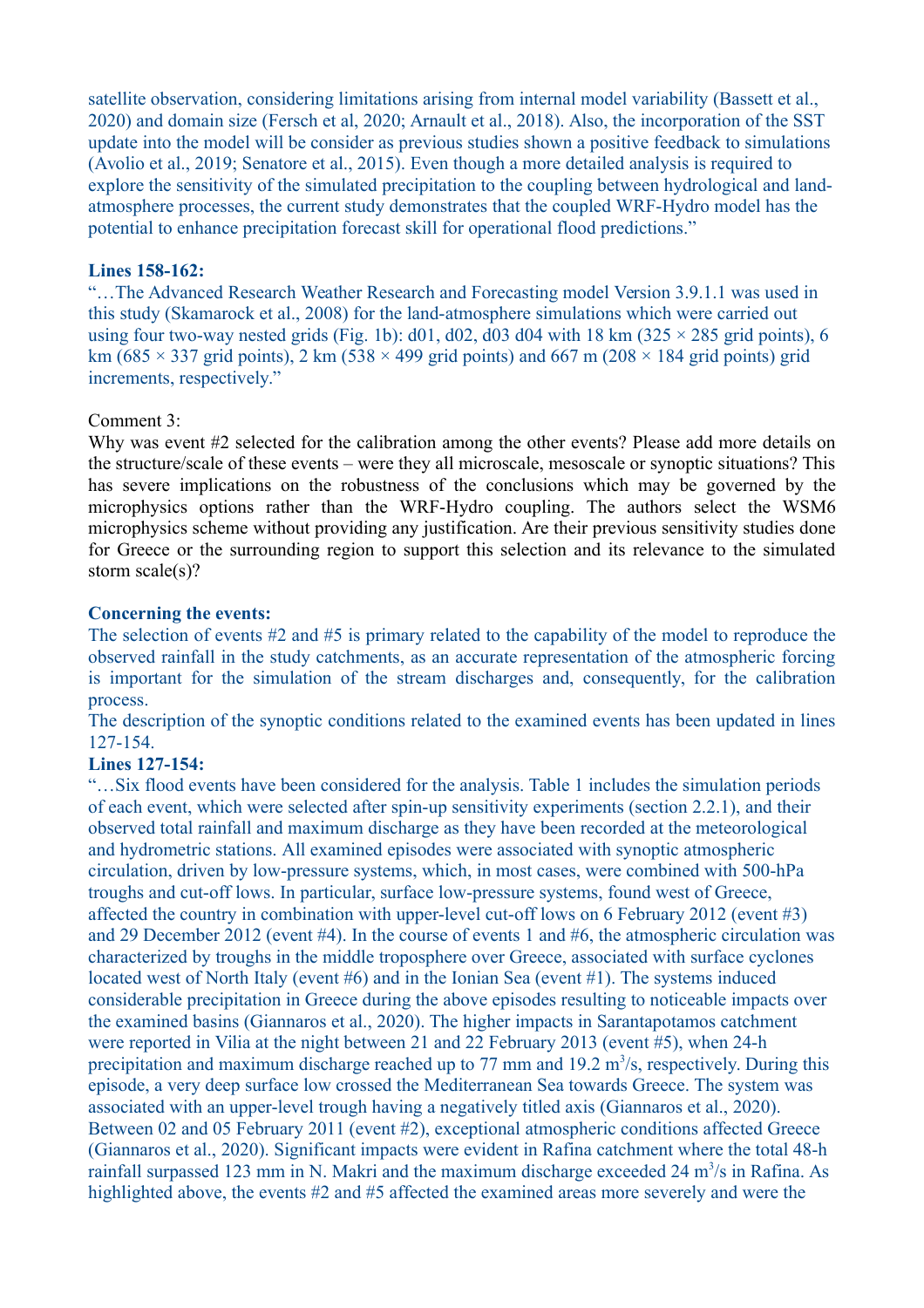most devastating for the whole area of Attica, where floods, deaths, destruction and great economic losses were induced. More details on the hydrometeorological and socio-economic characteristics of events #2 and #5 can be found in Giannaros et al. (2020)."

**Concerning the model configuration**, several preliminary tests have been performed in the framework of setting up the model for operational forecasting in Greece. The manuscript was modified to clarify the above and justify the selection of physics parameterizations (lines 175-181) **Lines 175-181:**

"…The selection of the physics schemes was based on sensitivity tests conducted for the exploration of the best-performing schemes in terms of precipitation forecasting in the framework of setting up the model for operational forecasting in Greece. For the cloud microphysics processes, the WRF Single-Moment 6-Class Microphysics scheme (WSM6; Hong and Lim, 2006) was used, which has been also implemented in other studies over Greece (e.g. Emmanouil et al., 2021; Politi et al., 2018; Giannaros et al., 2016; Pytharoulis et al., 2016)."

# **Minor comments/corrections**

Line 145: please justify the selection of the NOAH LSM instead of the NOAH-MP LSM (also comment on the selection of the MYJ PBL scheme vs. other schemes).

The above suggestions have been applied to the manuscript at lines 185-190.

# **Lines 185-190:**

"…Noah-MP introduces multiple options and tunable parameters to simulate the land surface processes. However, the default values of these options and parameters are not suitable for every study area (e.g. Giannaros et al., 2019). In contrast, the Noah LSM has been tested and applied successfully in several studies focusing in Greece (e.g. Varlas et al., 2019; Papaioannou et al., 2019; Giannaros et al., 2020). In addition, MYJ parameterization scheme has been successfully implemented in other studies over Greece (e.g. Emmanouil et al., 2021; Politi et al., 2018)."

Line 8 (abstract): This study presents an integrated modeling approach for simulating flood events.

Line 12: Remove "on the improvement of"

Line 14: carried out with "the" WRF-Hydro model. There should also be mention of the comparison with WRF-only (standalone/uncoupled) runs.

Line 26: …especially "in its capital, Athens," flooding events...

Line 51: revise to "WRF-Hydro is a recently developed coupled hydrometeorological system that has been used for numerous research applications

Line 61: remove "the" before 36%

Line 75: add "the" before Cithaeron

Line 86: revise to "In the current study, we focus on two…"

Line 89: replace "intense" with "increasing" before urbanization

Line 100-103: capitalize "H" in "WRF-hydro" and correct the sentence structure.

Line 106: "Namely" is used incorrectly here

Line 113: add of: "...the whole of Greece..."

Line 137: add for "... of the area for better simulation..."

Line 218: Use either the long dash (–) or short dash (-) concisely for the term Nash-Sutcliffe

All the above issues have been addressed in the manuscript, as the reviewer suggested

Line 140: please justify the selection of WSM6 MP scheme for the study domain. Are their sensitivity studies done for Greece or the surrounding region to support this selection?

Please refer to the main comment concerning the microphysics scheme.